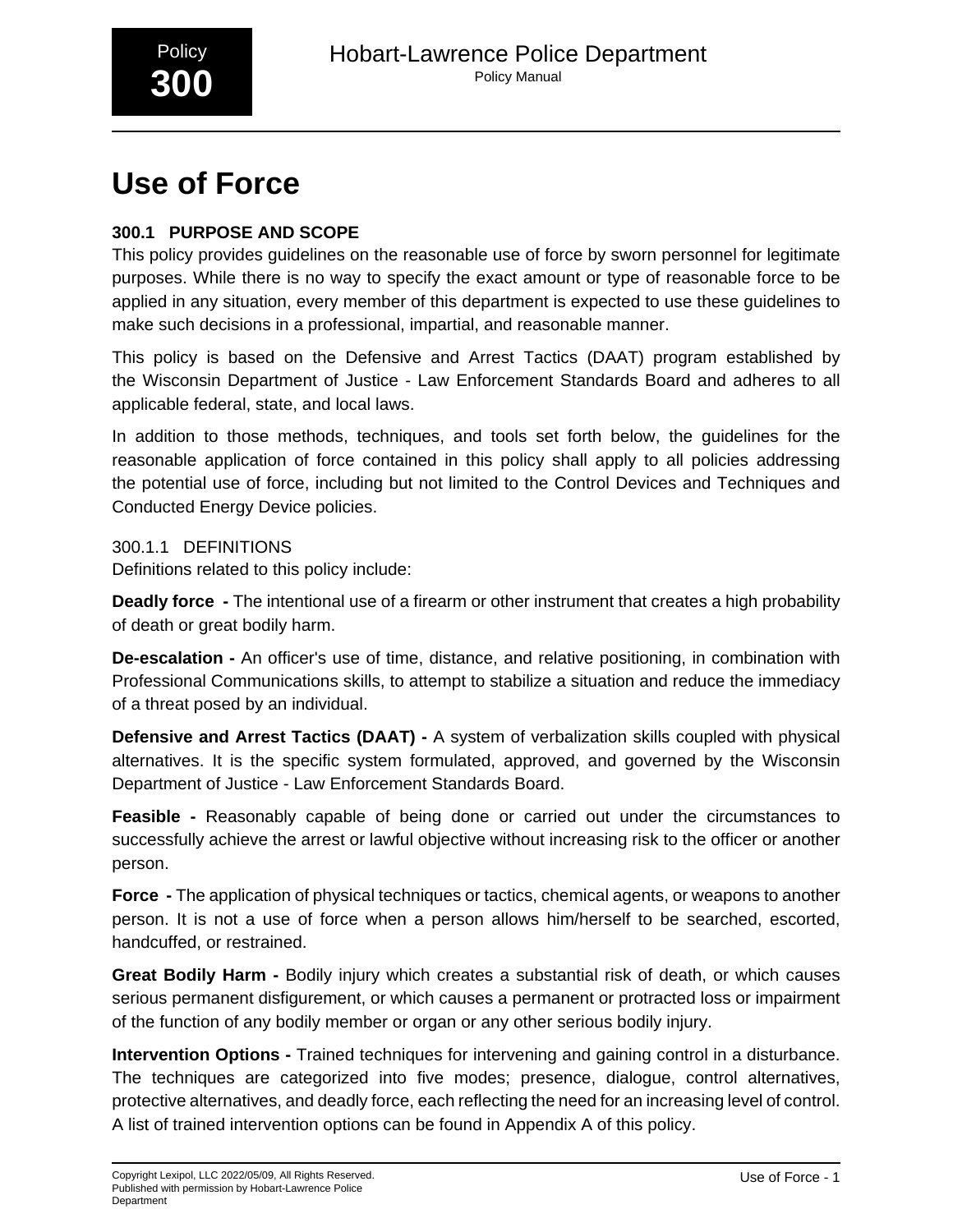**Objective Reasonableness Standard -** The standard established by the U.S. Supreme Court in Graham v. Connor, and incorporated in §175.44(2)(b), Wis. Stat., that reasonableness should be judged under the totality of the circumstances from the perspective of a reasonable officer at the scene with similar training and experience. Three elements of the standard are:

- 1. The severity of the alleged crime at issue.
- 2. Whether the person poses an imminent threat to the safety of officers and/or others.
- 3. Whether the person is actively resisting seizure or attempting to evade seizure by flight.

**Reasonable Belief -** A conclusion reached by an ordinary, prudent and reasonably intelligent police officer that a certain fact situation exists under the totality of circumstances perceived by the officer at the time the officer acted.

**Reasonable Force -** A physical act by a police officer in the performance of duty used to accomplish a legitimate law enforcement goal and objectively reasonable under the totality of circumstances as perceived by the officer at the time the officer acted. The totality of circumstances perceived by the officer can include statements made by the person or a known prior history of resistive or assaultive behavior.

**Imminent -** Ready to take place; impending. Note that imminent does not mean immediate or instantaneous.

**Totality of the circumstances -** All facts and circumstances known to the officer at the time, taken as a whole, including the conduct of the officer and the subject leading up to the use of force.

### **300.2 POLICY**

The use of force by law enforcement personnel is a matter of critical concern, both to the public and to the law enforcement community. Officers are involved on a daily basis in numerous and varied interactions and, when warranted, may use reasonable force in carrying out their duties.

Officers must have an understanding of, and true appreciation for, their authority and limitations. This is especially true with respect to overcoming resistance while engaged in the performance of law enforcement duties.

The Hobart-Lawrence Police Department recognizes and respects the value of all human life and dignity without prejudice to anyone. Vesting officers with the authority to use reasonable force and to protect the public welfare requires monitoring, evaluation, and a careful balancing of all interests. This policy is intended to fulfill the requirements of §66.0511(2), Wis. Stat.

#### 300.2.1 DUTY TO INTERCEDE AND REPORT

Any officer present and observing another law enforcement officer or a member using force that is clearly beyond that which is objectively reasonable under the circumstances shall, when in a position to do so, intercede to prevent the use of unreasonable force (Wis. Stat. § 175.44).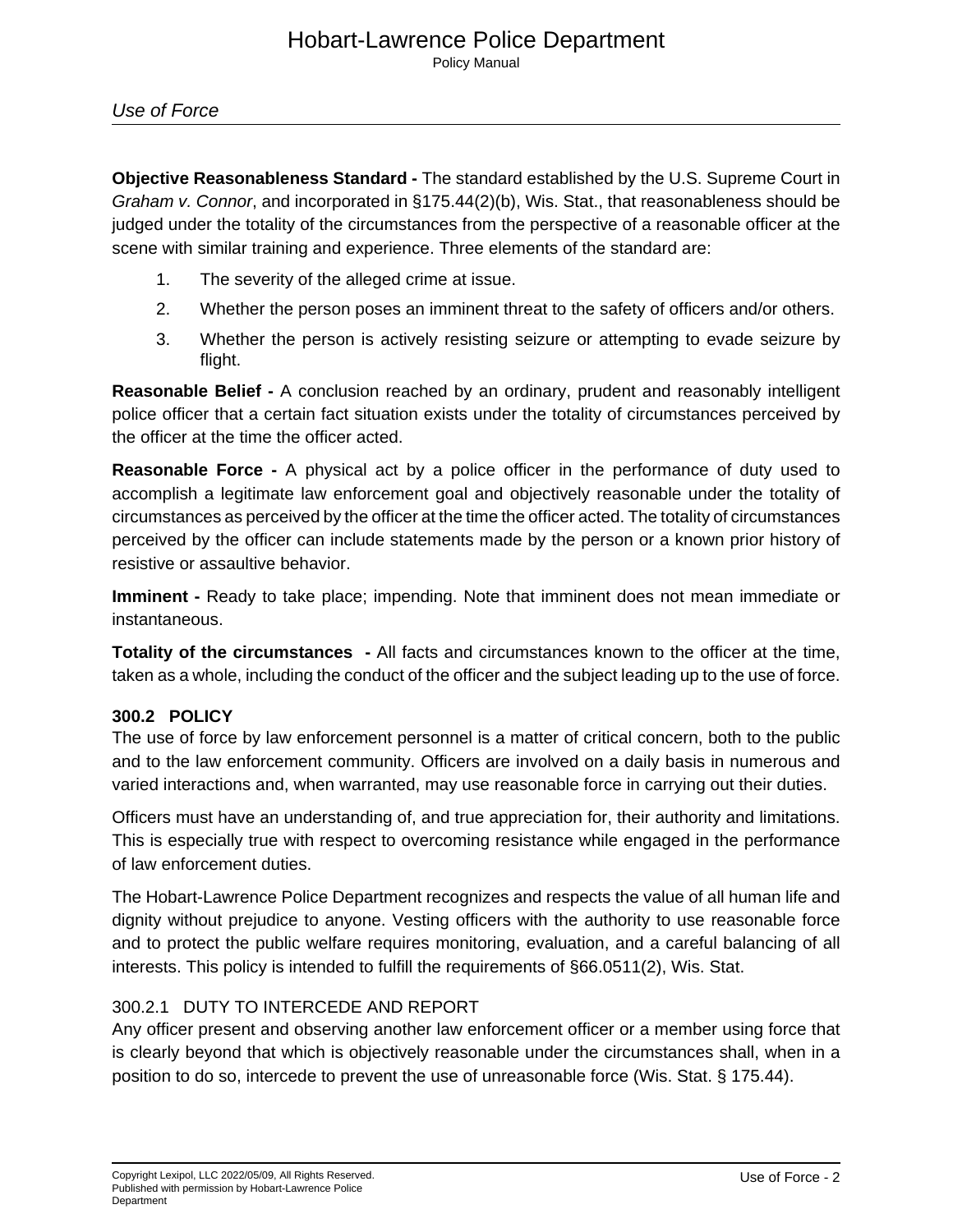Use of Force

Any officer who observes another law enforcement officer or a member use force that is potentially beyond that which is objectively reasonable under the circumstances shall report these observations to a supervisor as soon as feasible (Wis. Stat. § 175.44).

#### 300.2.2 PERSPECTIVE

When observing or reporting force used by a law enforcement officer, each officer should take into account the totality of the circumstances and the possibility that other law enforcement officers may have additional information regarding the threat posed by the subject.

#### **300.3 USE OF FORCE**

Officers shall use only that amount of force that reasonably appears necessary given the facts and circumstances perceived by the officer at the time of the event to accomplish a legitimate law enforcement purpose.

The reasonableness of force will be judged from the perspective of a reasonable officer on the scene at the time of the incident. Any evaluation of reasonableness must allow for the fact that officers are often forced to make split-second decisions about the amount of force that reasonably appears necessary in a particular situation, with limited information and in circumstances that are tense, uncertain and rapidly evolving.

Given that no policy can realistically predict every possible situation an officer might encounter, officers are entrusted to use well-reasoned discretion in determining the appropriate use of force in each incident. A force decision shall be based on the Disturbance Resolution Model and the Intervention Options incorporated in the DAAT system and found in Appendix A and B of this policy. In deciding whether to use force, including which intervention options are appropriate, officers are permitted to consider all information known to the officer at the time of the incident, including conduct or statements made by the subject and prior history of resistive or assaultive behavior.

It is also recognized that circumstances may arise in which officers reasonably believe that it would be impractical or ineffective to use any of the tools, weapons or methods provided by this department. Officers may find it more effective or reasonable to improvise their response to rapidly unfolding conditions that they are confronting. In such circumstances, the use of any improvised device or method must nonetheless be reasonable and utilized only to the degree that reasonably appears necessary to accomplish a legitimate law enforcement purpose.

While the ultimate objective of every law enforcement encounter is to avoid or minimize injury, nothing in this policy requires an officer to retreat or be exposed to possible physical injury before applying reasonable force. Nevertheless, when the level of force used by an officer is not effective in gaining control of the subject, the officer may choose to either disengage or escalate to a higher level of force. This decision will be based on the totality of circumstances and concern for the safety of the officer, citizens, and the subject.

When time and circumstances reasonably permit, officers shall consider whether a subject's lack of compliance is a deliberate attempt to resist or an inability to comply based on factors including, but not limited to: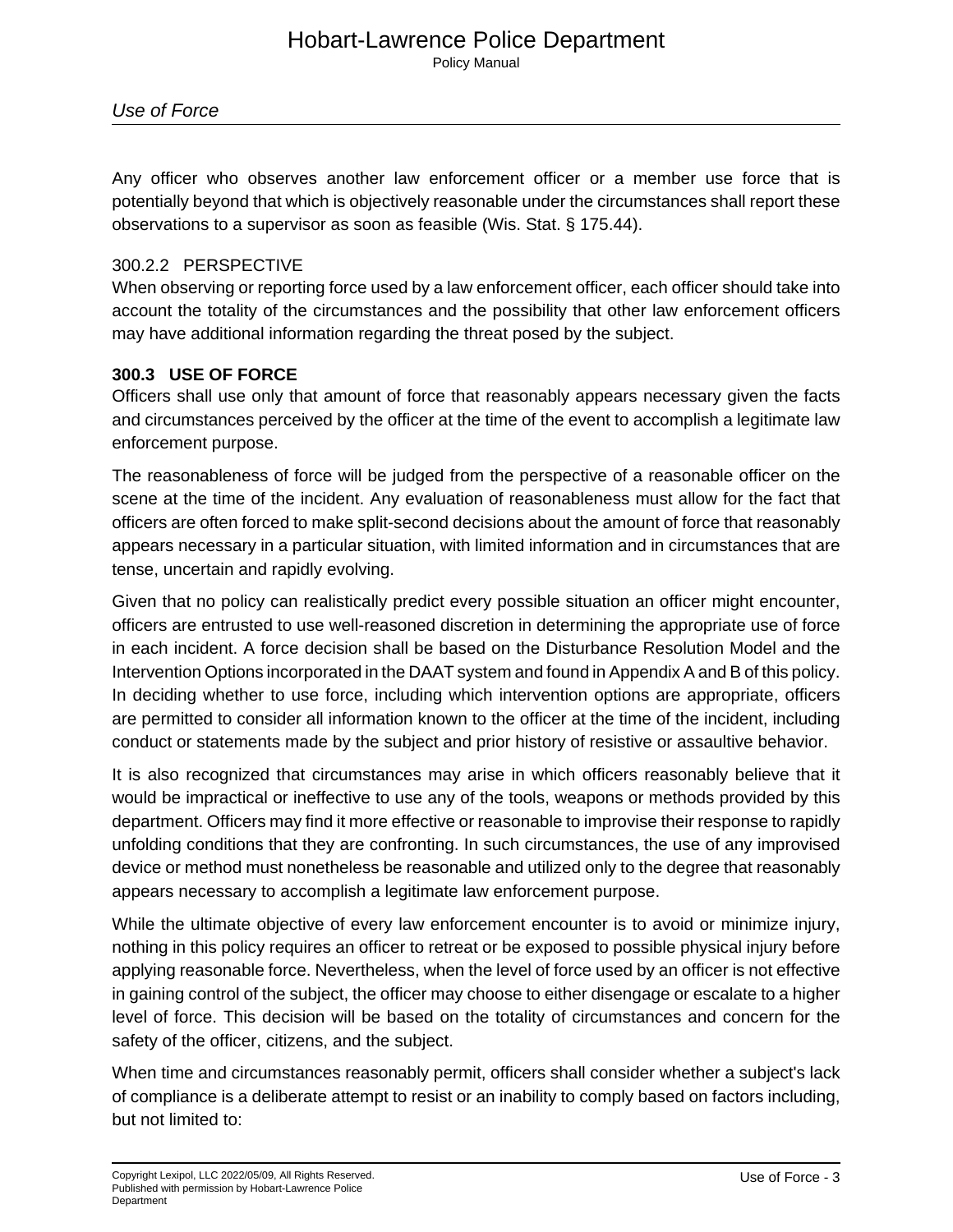#### Hobart-Lawrence Police Department Policy Manual

#### Use of Force

- Medical condition,
- Mental impairment,
- Developmental disability,
- Physical limitations,
- Language barrier,  $\blacksquare$
- Alcohol/drug induced impairment,  $\blacksquare$
- and/or Behavioral crisis.

Officer's may escalate their use of force when a lower force option has failed, or when a lower force option would be clearly ineffective. Officers may use force legitimately when it is needed to achieve control in five specific situations:

- To achieve and maintain control of resistive subjects;
- To detain persons reasonably suspected of criminal behavior;
- To make lawful arrests;
- To defend themselves or others;
- To prevent escape;
- To take a person into custody for emergency detention or protective custody.

When an officer of the Hobart-Lawrence Police Department uses force in the performance of their duties, thier use of force must fit into one of these categories:

- A trained technique;  $\blacksquare$
- A dynamic application of a trained technique;
- A technique not trained but justified under the circumstances.  $\blacksquare$

### 300.3.1 ALTERNATIVE TACTICS - DE-ESCALATION

When circumstances reasonably permit, officers should use non-violent strategies and techniques to decrease the intensity of a situation, improve decision-making, improve communication, reduce the need for force, and increase voluntary compliance (e.g., summoning additional resources, formulating a plan, attempting verbal persuasion).

### 300.3.2 USE OF FORCE TO EFFECT AN ARREST

A law enforcement officer may use reasonable force to arrest a person or execute a warrant. Additionally, a law enforcement officer making a lawful arrest may command the aid of any person, and such person shall have the same power as that of the law enforcement officer (Wis. Stat. § 968.07; Wis. Stat. 968.14).\_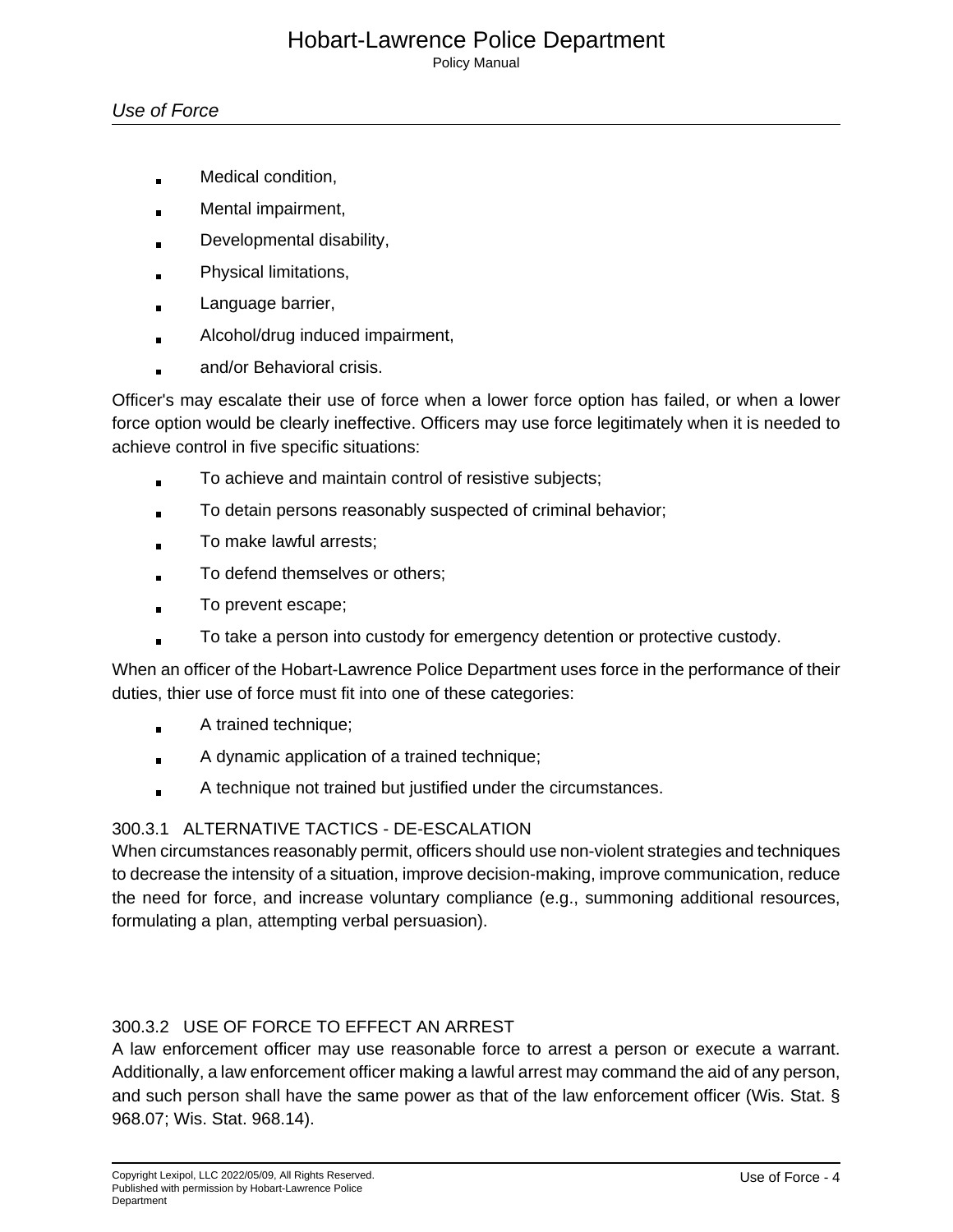#### 300.3.3 FACTORS USED TO DETERMINE THE REASONABLENESS OF FORCE

When determining whether to apply force and evaluating whether an officer has used reasonable force, a number of factors should be taken into consideration, as time and circumstances permit. These factors include but are not limited to:

- (a) Immediacy and severity of the threat to officers or others.
- (b) The conduct of the individual being confronted, as reasonably perceived by the officer at the time.
- (c) Officer/subject factors (e.g., age, size, relative strength, skill level, injuries sustained, level of exhaustion or fatigue, the number of officers available vs. subjects).
- (d) The effects of suspected drug or alcohol use.
- (e) The individual's mental state or capacity.
- (f) The individual's ability to understand and comply with officer commands.
- (g) Proximity of weapons or dangerous improvised devices.
- (h) The degree to which the individual has been effectively restrained and his/her ability to resist despite being restrained.
- (i) The availability of other reasonable and feasible options and their possible effectiveness.
- (j) Seriousness of the suspected offense or reason for contact with the individual.
- (k) Training and experience of the officer.
- (l) Potential for injury to officers, suspects, and others.
- (m) Whether the individual appears to be resisting, attempting to evade arrest by flight, or is attacking the officer.
- (n) The risk and reasonably foreseeable consequences of escape.
- (o) The apparent need for immediate control of the individual or a prompt resolution of the situation.
- (p) Whether the conduct of the individual being confronted no longer reasonably appears to pose an imminent threat to the officer or others.
- (q) Prior contacts with the individual or awareness of any propensity for violence.
- (r) Any other exigent circumstances.

#### 300.3.4 PAIN COMPLIANCE TECHNIQUES

Pain compliance techniques may be effective in controlling a physically or actively resisting individual. Officers may only apply those pain compliance techniques for which they have successfully completed department-approved training. Officers utilizing any pain compliance technique should consider:

(a) The degree to which the application of the technique may be controlled given the level of resistance.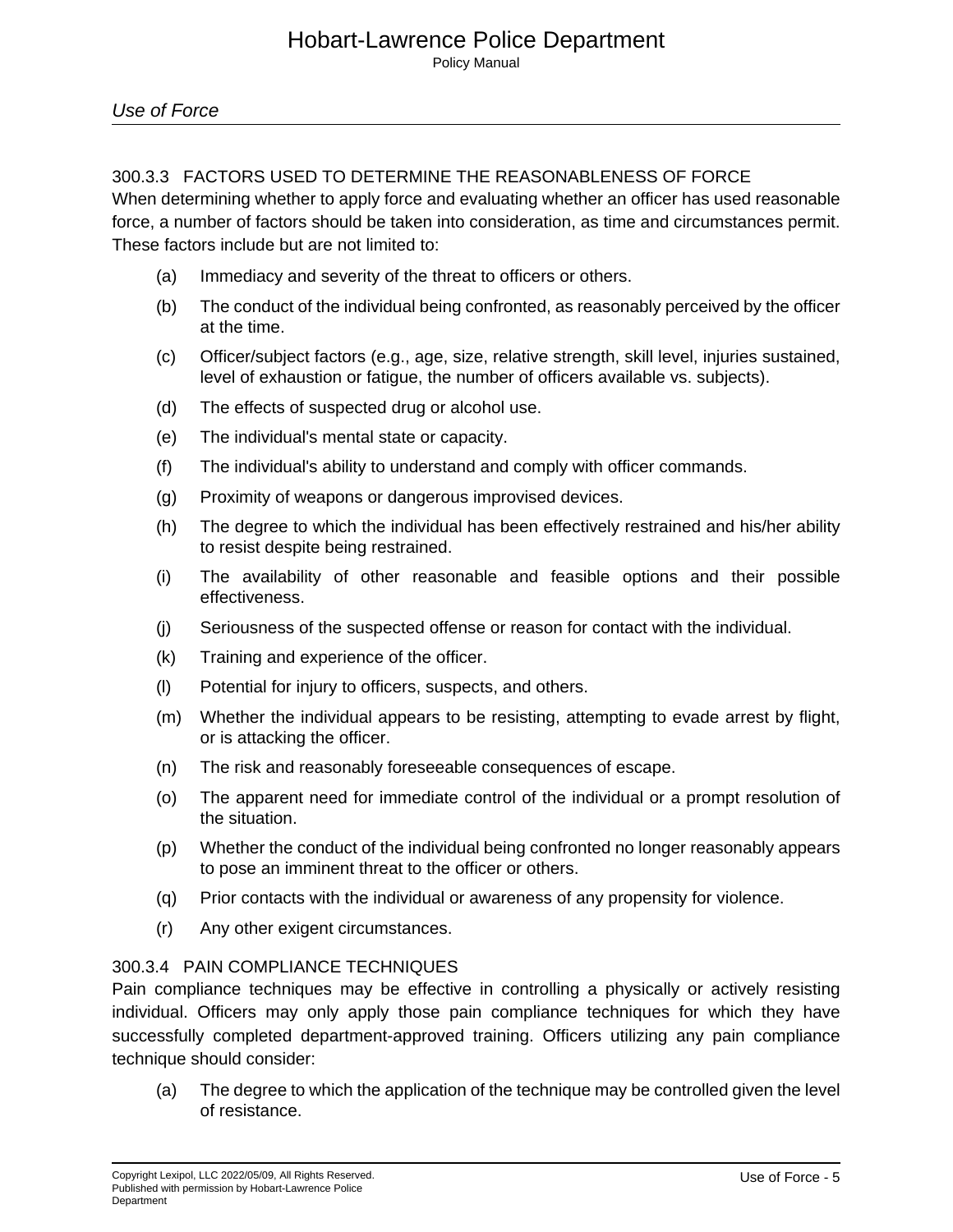- (b) Whether the individual can comply with the direction or orders of the officer.
- (c) Whether the individual has been given sufficient opportunity to comply.

The application of any pain compliance technique shall be discontinued once the officer determines that compliance has been achieved.

#### 300.3.5 CAROTID CONTROL HOLD

A carotid control hold is a technique designed to control an individual by temporarily restricting blood flow through the application of pressure to the side of the neck. The proper application of the carotid control hold may be effective in restraining a violent or combative individual. However, due to the potential for injury, the use of the carotid control hold is limited to those circumstances where deadly force is authorized and is subject to the following (Wis. Stat. § 66.0511):

- (a) At all times during the application of the carotid control hold, the response of the individual should be monitored. The carotid control hold should be discontinued when circumstances indicate that the application no longer reasonably appears necessary.
- (b) Any individual who has had the carotid control hold applied, regardless of whether he/ she was rendered unconscious, shall be promptly examined by paramedics or other qualified medical personnel and should be monitored until such examination occurs.
- (c) The officer shall inform any person receiving custody, or any person placed in a position of providing care, that the individual has been subjected to the carotid control hold and whether the individual lost consciousness as a result.
- (d) Any officer attempting or applying the carotid control hold shall promptly notify a supervisor of the use or attempted use of such hold.
- (e) The use or attempted use of the carotid control hold shall be thoroughly documented by the officer in any related reports.

#### 300.3.6 CHOKE HOLD

The use of a choke hold, which is the intentional and prolonged application of force to the throat or windpipe, is limited to circumstances where deadly force is authorized and if applied, is subject to the same guidelines and requirements as a carotid control hold (Wis. Stat. § 66.0511).

#### 300.3.7 USE OF FORCE TO SEIZE EVIDENCE

In general, officers may use reasonable force to lawfully seize evidence and to prevent the destruction of evidence. However, officers are discouraged from using force solely to prevent a person from swallowing evidence or contraband. In the instance when force is used, officers should not intentionally use any technique that restricts blood flow to the head, restricts respiration or which creates a reasonable likelihood that blood flow to the head or respiration would be restricted. Officers are encouraged to use techniques and methods taught by the Hobart-Lawrence Police Department for this specific purpose.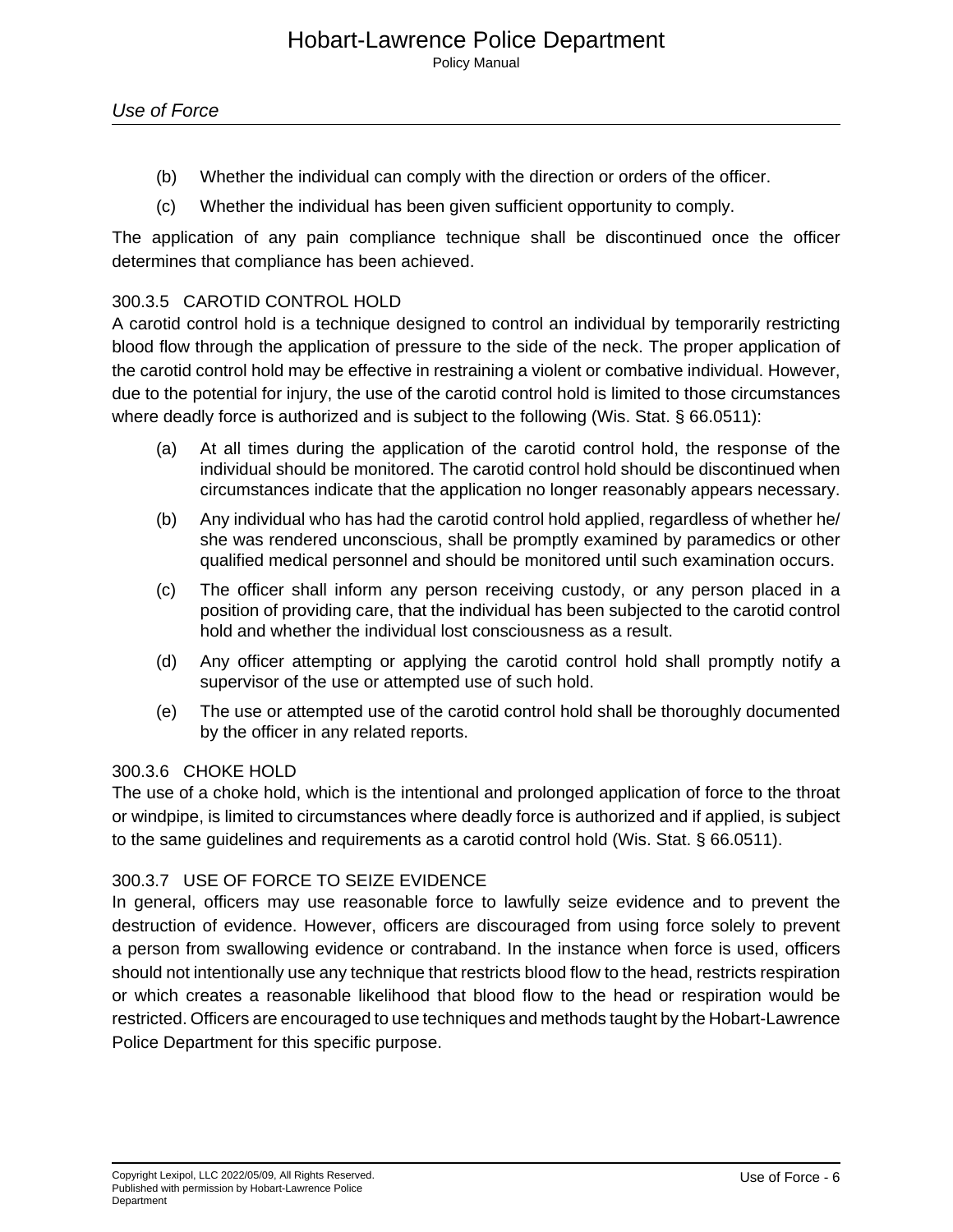## Use of Force

#### **300.4 DEADLY FORCE APPLICATIONS**

When reasonable, the officer shall, prior to the use of deadly force, make efforts to identify him/ herself as a peace officer and to warn that deadly force may be used, unless the officer has objectively reasonable grounds to believe the person is aware of those facts.

Use of deadly force is justified in the following circumstances involving imminent threat or imminent risk:

- (a) An officer may use deadly force to protect him/herself or others from what he/she reasonably believes is an imminent threat of death or great bodily harm.
- (b) An officer may use deadly force to stop a fleeing subject when the officer has probable cause to believe that the individual has committed, or intends to commit, a felony involving the infliction or threatened infliction of great bodily harm or death, and the officer reasonably believes that there is an imminent risk of great bodily harm or death to any other person if the individual is not immediately apprehended. Under such circumstances, a verbal warning should precede the use of deadly force, where feasible.

Imminent does not mean immediate or instantaneous. An imminent danger may exist even if the suspect is not at that very moment pointing a weapon at someone. For example, an imminent danger may exist if an officer reasonably believes that the individual has a weapon or is attempting to access one and intends to use it against the officer or another person. An imminent danger may also exist if the individual is capable of causing great bodily harm or death without a weapon, and the officer believes the individual intends to do so.

Behavior that justifies an officer's use of deadly force is: **that which has caused or imminently threatens to cause death or great bodily harm to you or another person or persons.** (Source: State of Wisconsin DAAT Manual)

- **Imminent** (Source: State of Wisconsin DAAT Manual) The word imminent means "about to happen." An imminent threat is an immediate threat. For a subject's threat to be considered imminent, it must meet three criteria:
	- o Intent
	- <sup>o</sup> Weapon
	- <sup>o</sup> Delivery System
- **Preclusion** (Source: State of Wisconsin DAAT Manual) Before you can use deadly  $\blacksquare$ force, you must reasonably believe that all other options have been exhausted or would be ineffective. In other words, deadly force is always a last resort. This concept is called preclusion. In many deadly -force situations, an officer will not have time or the ability to try other options - if feasible, an officer should give a verbal warning before firing, but this is not always possible, and in some cases may not be desirable. A verbal warning is feasible if you have sufficient time, distance, and/or cover from the subject posing the deadly threat, such that the verbal warning would not increase or prolong the danger to an officer or other innocent people.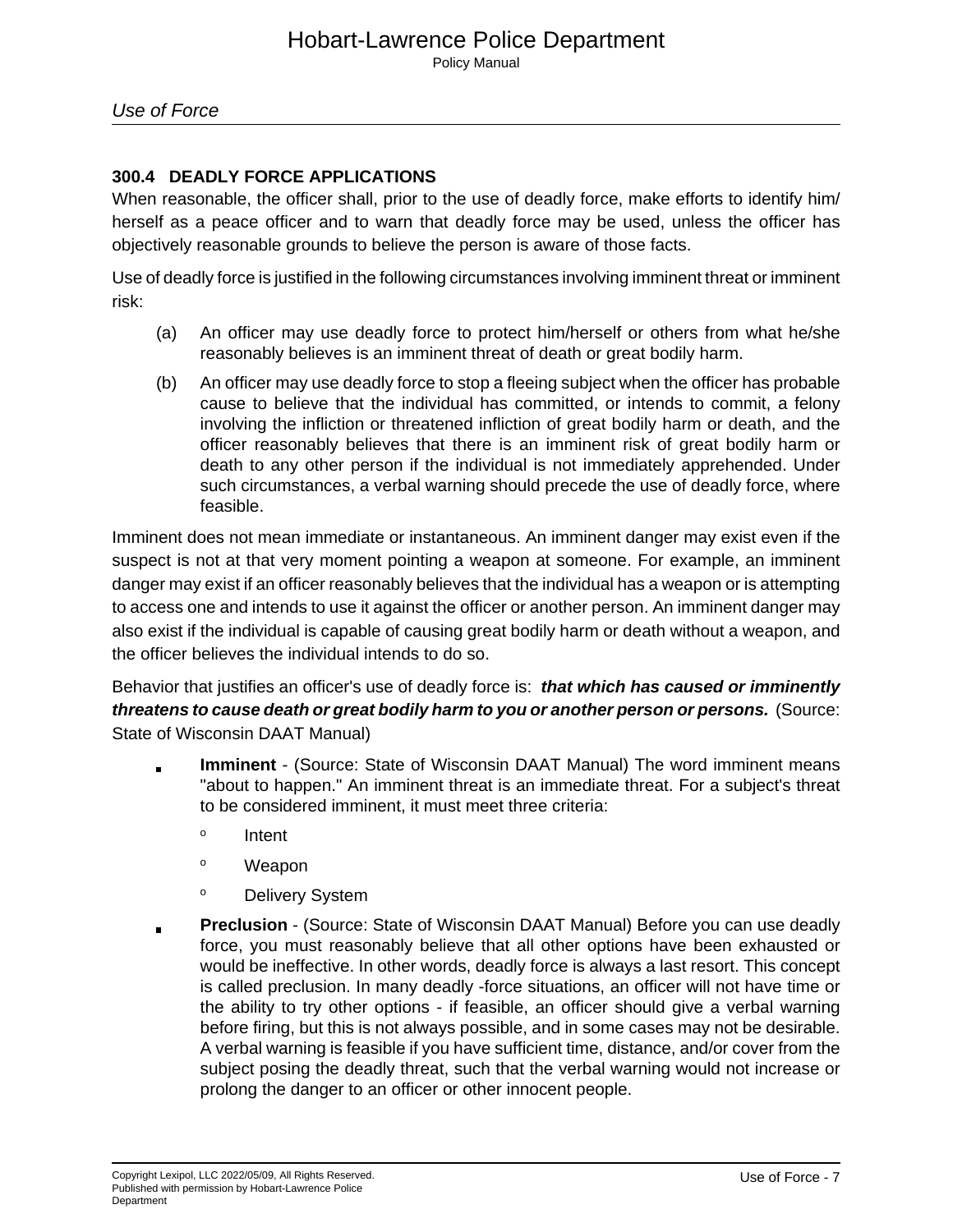- **Target Requirements** (Source: State of Wisconsin DAAT Manual) If an officer has determined that they face a threat tha meets the requirements to permit the use of deadly force, and they have decided to shoot, they must still fulfill three target requirements:
	- <sup>o</sup> Target acquisition
	- <sup>o</sup> Target identification
	- <sup>o</sup> Target isolation.

One exception to the requirement for target isolation is the **greater danger exception**. This exception allows an officer to shoot without target isolation if the consequences of not stopping the threat would be worse than the possibility of hitting an innocent person.

As the last resort, to euthanize a dangerous animal or one that is so seriously injured that humanity dictates its dispatch to alleviate further suffering, but only after careful consideration is given to the public's safety and whether other alternatives may be feasible.

#### 300.4.1 MOVING VEHICLES

Shots fired at or from a moving vehicle involve additional considerations and risks, and are rarely effective.

When feasible, officers should take reasonable steps to move out of the path of an approaching vehicle instead of discharging their firearm at the vehicle or any of its occupants.

An officer should only discharge a firearm at a moving vehicle or its occupants when the officer reasonably believes there are no other reasonable means available to avert the imminent threat of the vehicle, or if deadly force other than the vehicle is directed at the officer or others.

Officers should not shoot at any part of a vehicle in an attempt to disable the vehicle.

#### 300.4.2 TARGET SPECIFIC DIRECTED FIRE

Target-specific directed fire is an application of deadly force that may be appropriate in certain limited situations. It is purposeful, controlled, sustained fire directed at a perpetrator who has caused or imminently threatens to cause death or great bodily harm to you or others, but whom you may not be able to clearly observe. The purpose of target-specific directed fire is to stop the threat when no other reasonable course of action would allow officers to perform a rescue, escape from danger, or otherwise prevent death or great bodily harm.

Before using target-specific directed fire, officers must meet the imminent threat criteria (intent, weapon, delivery system) and preclusion requirement. Officers must achieve target acquisition, identification, and isolation, or else satisfy the greater danger exception, before shooting.

#### 300.4.3 WARNING SHOTS

Discharging a firearm to compel compliance from an individual but not intended to cause physical injury is inherently dangerous and does not meet the deadly force justification. Therefore, officers shall not discharge a firearm as a warning.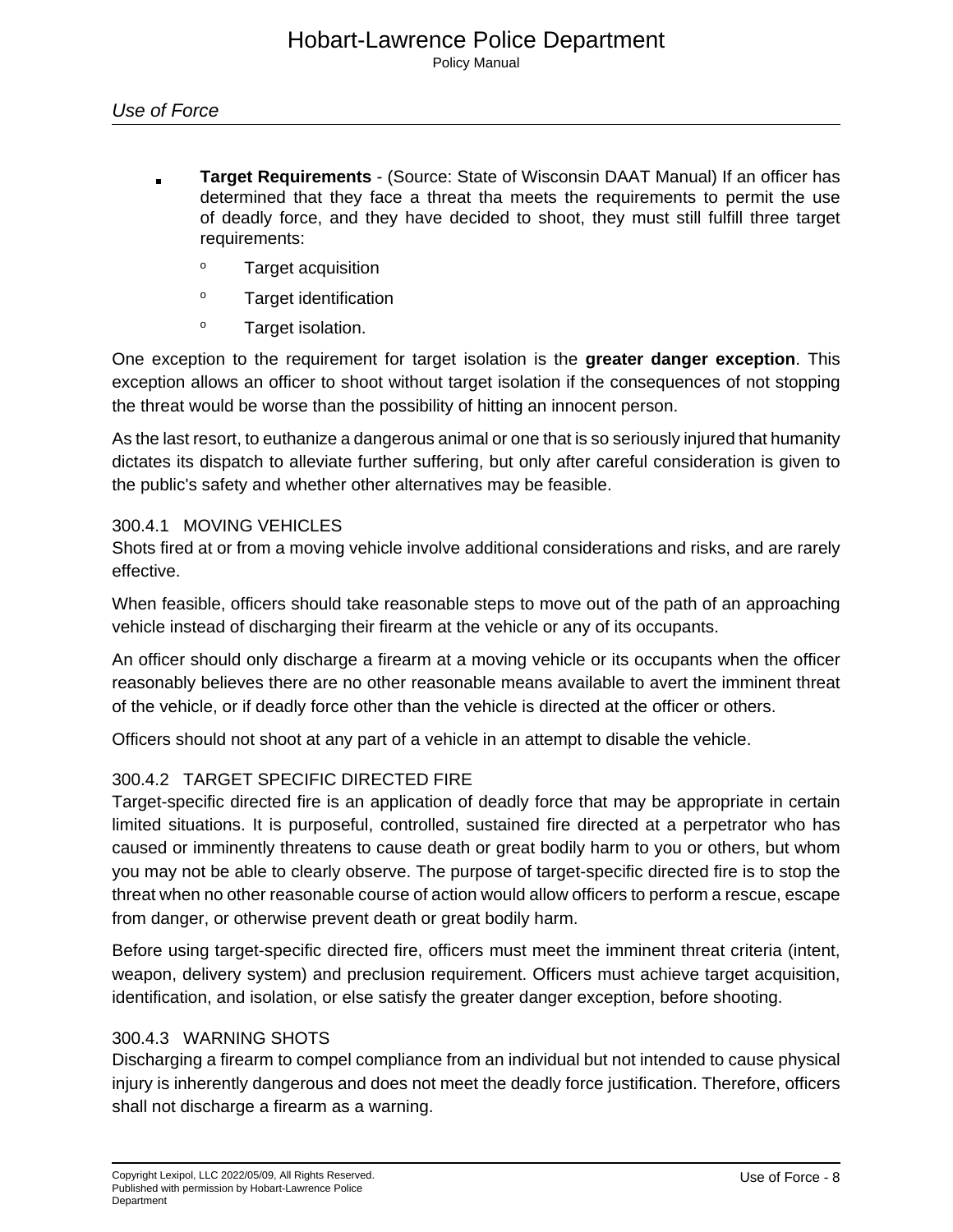#### **300.5 REPORTING THE USE OF FORCE**

Any use of force by a member of this department shall be documented promptly, completely, and accurately in an appropriate report, depending on the nature of the incident. The officer should articulate the factors perceived and why he/she believed the use of force was reasonable under the circumstances.

To collect data for purposes of training, resource allocation, analysis, and related purposes, the Department may require the completion of additional report forms, as specified in department policy, procedure, or law. See the Report Preparation Policy for additional circumstances that may require documentation.

#### 300.5.1 NOTIFICATIONS TO SUPERVISORS

Supervisory notification shall be made as soon as practicable following the application of force in any of the following circumstances:

- (a) The application caused a visible injury.
- (b) The application would lead a reasonable officer to conclude that the individual may have experienced more than momentary discomfort.
- (c) The individual subjected to the force complained of injury or continuing pain.
- (d) The individual indicates intent to pursue litigation.
- (e) Any application of the TASER device or control device.
- (f) Any application of a restraint device other than handcuffs, shackles, or belly chains.
- (g) The individual subjected to the force was rendered unconscious.
- (h) An individual was struck or kicked.
- (i) An individual alleges unreasonable force was used or that any of the above has occurred.
- (j) Any use of force at the level of decentralization or above, consistent with Wisconsin DAAT Manual shall be reported to a supervisor.

#### 300.5.2 REPORTING TO WISCONSIN DEPARTMENT OF JUSTICE

Statistical data regarding all qualifying use of force incidents is to be reported to the Wisconsin Department of Justice as required by Wis. Stat. § 165.845. For the purposes of this section, a qualifying use of force incident means any incident (Wis. Stat. § 165.845):

- (a) Involving the discharge of a firearm by an officer at or in the direction of a civilian.
- (b) Involving the discharge of a firearm by a civilian at or in the direction of an officer.
- (c) Involving any action taken by an officer in response to an act of resistance that results in great bodily harm or death (Wis. Stat. § 939.22).
- (d) Involving an act of resistance taken by a civilian against an officer that results in great bodily harm or death.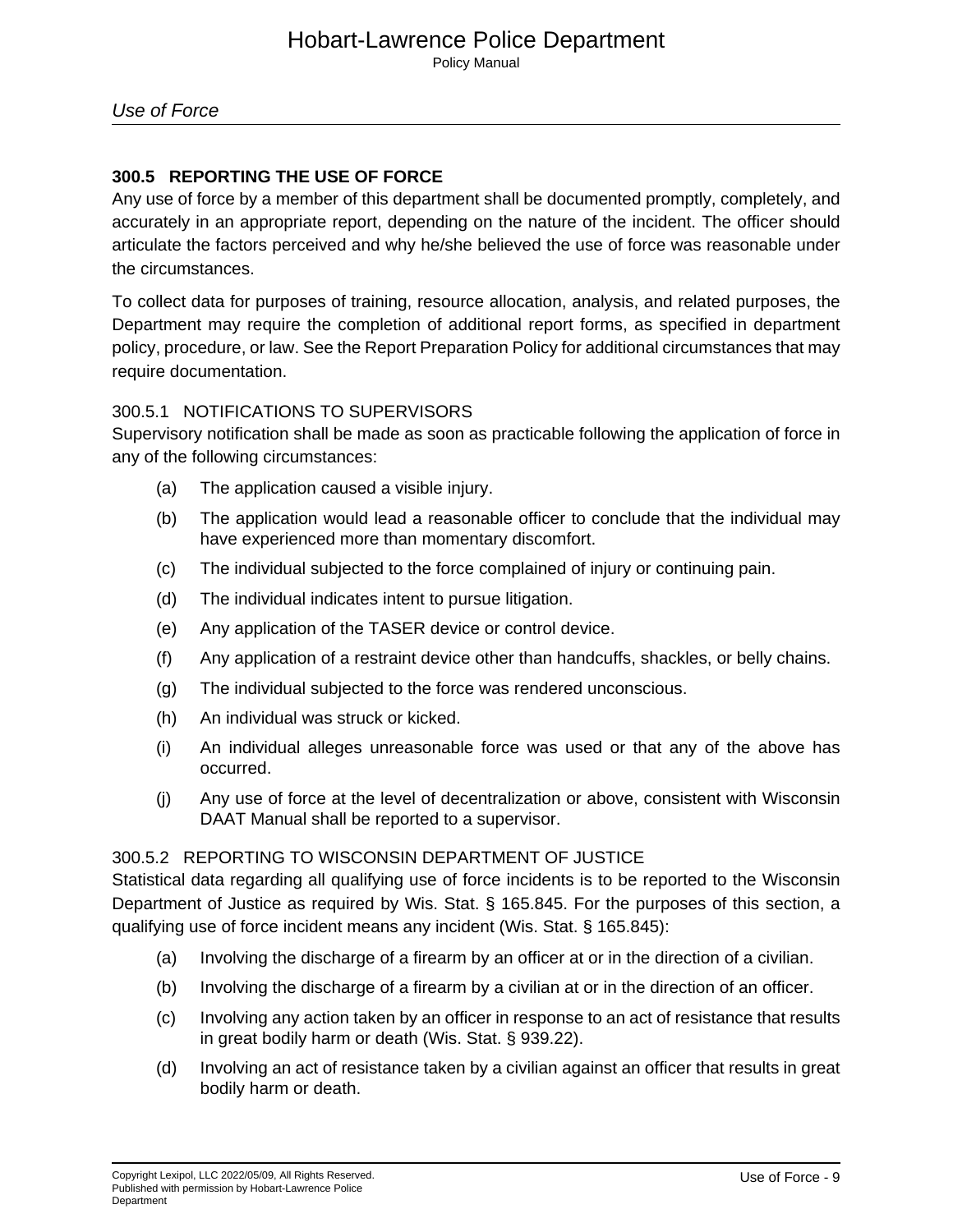#### **300.6 MEDICAL CONSIDERATIONS**

Once it is reasonably safe to do so, medical assistance shall be obtained for any person who exhibits signs of physical distress, has sustained visible injury, expresses a complaint of injury or continuing pain, or was rendered unconscious. Any individual exhibiting signs of physical distress after an encounter should be continuously monitored until he/she can be medically assessed. Individuals should not be placed on their stomachs for an extended period, as this could impair their ability to breathe.

Based upon the officer's initial assessment of the nature and extent of the individual's injuries, medical assistance may consist of examination by an emergency medical services provider or medical personnel at a hospital or jail. If any such individual refuses medical attention, such a refusal shall be fully documented in related reports and, whenever practicable, should be witnessed by another officer and/or medical personnel. If a recording is made of the contact or an interview with the individual, any refusal should be included in the recording, if possible.

The on-scene supervisor or, if the on-scene supervisor is not available, the primary handling officer shall ensure that any person providing medical care or receiving custody of a person following any use of force is informed that the person was subjected to force. This notification shall include a description of the force used and any other circumstances the officer reasonably believes would be potential safety or medical risks to the subject (e.g., prolonged struggle, extreme agitation, impaired respiration).

Individuals who exhibit extreme agitation, violent irrational behavior accompanied by profuse sweating, extraordinary strength beyond their physical characteristics, and imperviousness to pain (sometimes called "excited delirium"), or who require a protracted physical encounter with multiple officers to be brought under control, may be at an increased risk of sudden death. Calls involving these persons should be considered medical emergencies. Officers who reasonably suspect a medical emergency should request medical assistance as soon as practicable and have medical personnel stage away.

See the Medical Aid and Response Policy for additional guidelines.

### **300.7 SUPERVISOR OR OFFICER IN CHARGE (OIC) RESPONSIBILITIES**

A supervisor or Officer in Charge (OIC) should respond to a reported application of force resulting in visible injury, if reasonably available. When a supervisor or OIC is able to respond to an incident in which there has been a reported application of force, the supervisor is expected to:

- (a) Obtain the basic facts from the involved officers. Absent an allegation of misconduct or excessive force, this will be considered a routine contact in the normal course of duties.
- (b) Ensure that any injured parties are examined and treated.
- (c) When possible, separately obtain a recorded interview with the individual upon whom force was applied. If this interview is conducted without the individual having voluntarily waived his/her Miranda rights, the following shall apply: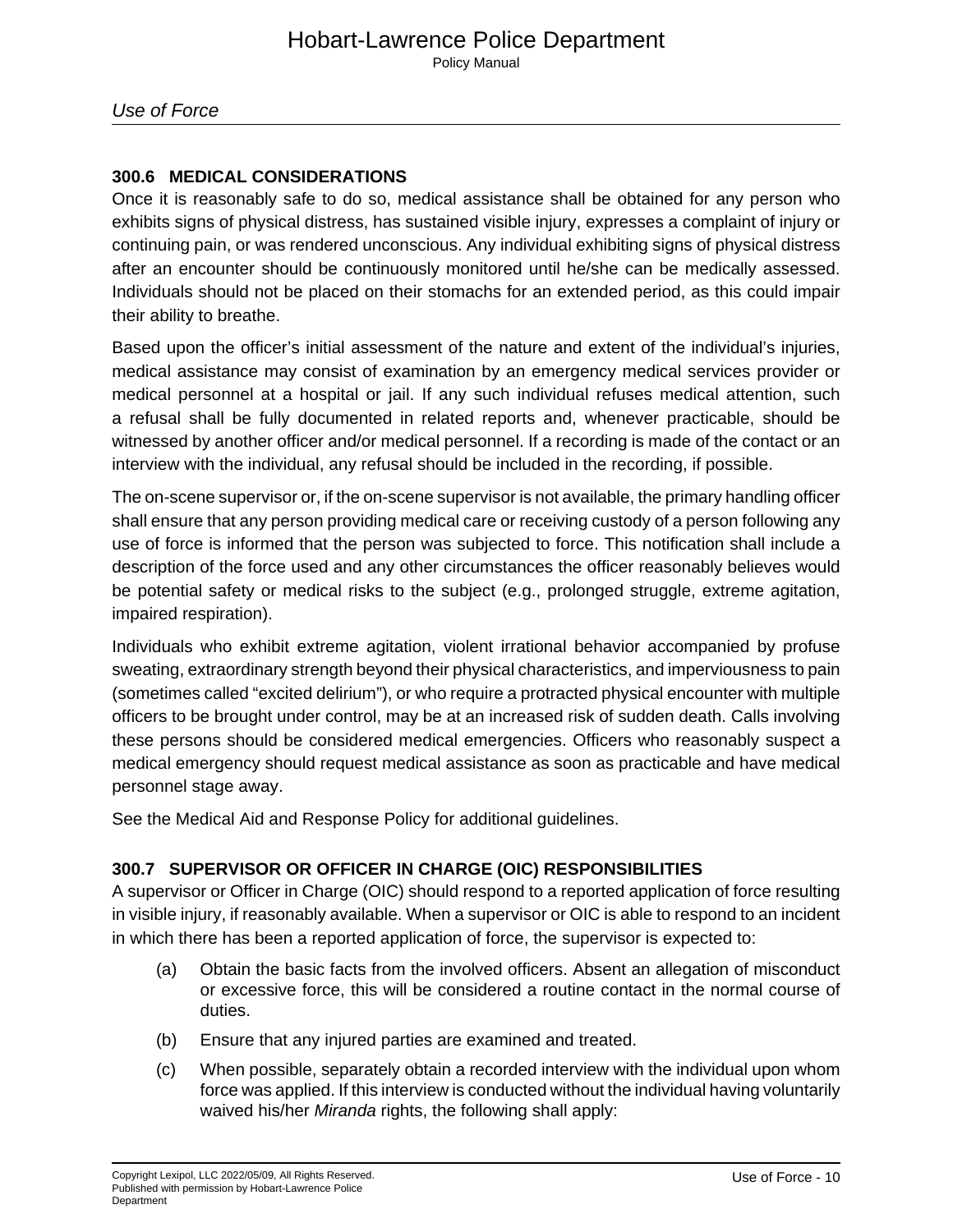- 1. The content of the interview should not be summarized or included in any related criminal charges.
- 2. The fact that a recorded interview was conducted should be documented in a property or other report.
- 3. The recording of the interview should be distinctly marked for retention until all potential for civil litigation has expired.
- (d) Once any initial medical assessment has been completed or first aid has been rendered, ensure that photographs have been taken of any areas involving visible injury or complaint of pain, as well as overall photographs of uninjured areas.
	- 1. These photographs should be retained until all potential for civil litigation has expired.
- (e) Identify any witnesses not already included in related reports.
- (f) Review and approve all related reports.
- (g) Determine if there is any indication that the individual may pursue civil litigation.
	- 1. If there is an indication of potential civil litigation, the supervisor should complete and route a notification of a potential claim through the appropriate channels.
- (h) Evaluate the circumstances surrounding the incident and initiate an administrative investigation if there is a question of policy noncompliance or if for any reason further investigation may be appropriate.

In the event that a supervisor or OIC is unable to respond to the scene of an incident involving the reported application of force, the supervisor is still expected to complete as many of the above items as circumstances permit. If a supervisor is involved in a use of force, he or she will contact the Captain and notify him or her of the situation as soon as practical. If an OIC is involved in a use of force and there is not an on-duty supervisor on, he or she will contact the Captain and notify him or her of the situation as soon as practical.

#### **300.8 CAPTAIN RESPONSIBILITY**

The Captain shall review each use of force by any personnel with his/her command to ensure compliance with this policy and to address any training issues.

#### **300.9 POLICY AVAILABILITY**

The Chief of Police or the authorized designee should ensure that this policy (Wis. Stat. § 66.0511):

- (a) Is made available free of charge within three business days of the request.
- (b) Is publicly available on the department website and updated promptly upon amendment.

#### **300.10 TRAINING**

Officers will receive periodic training on this policy and demonstrate their knowledge and understanding.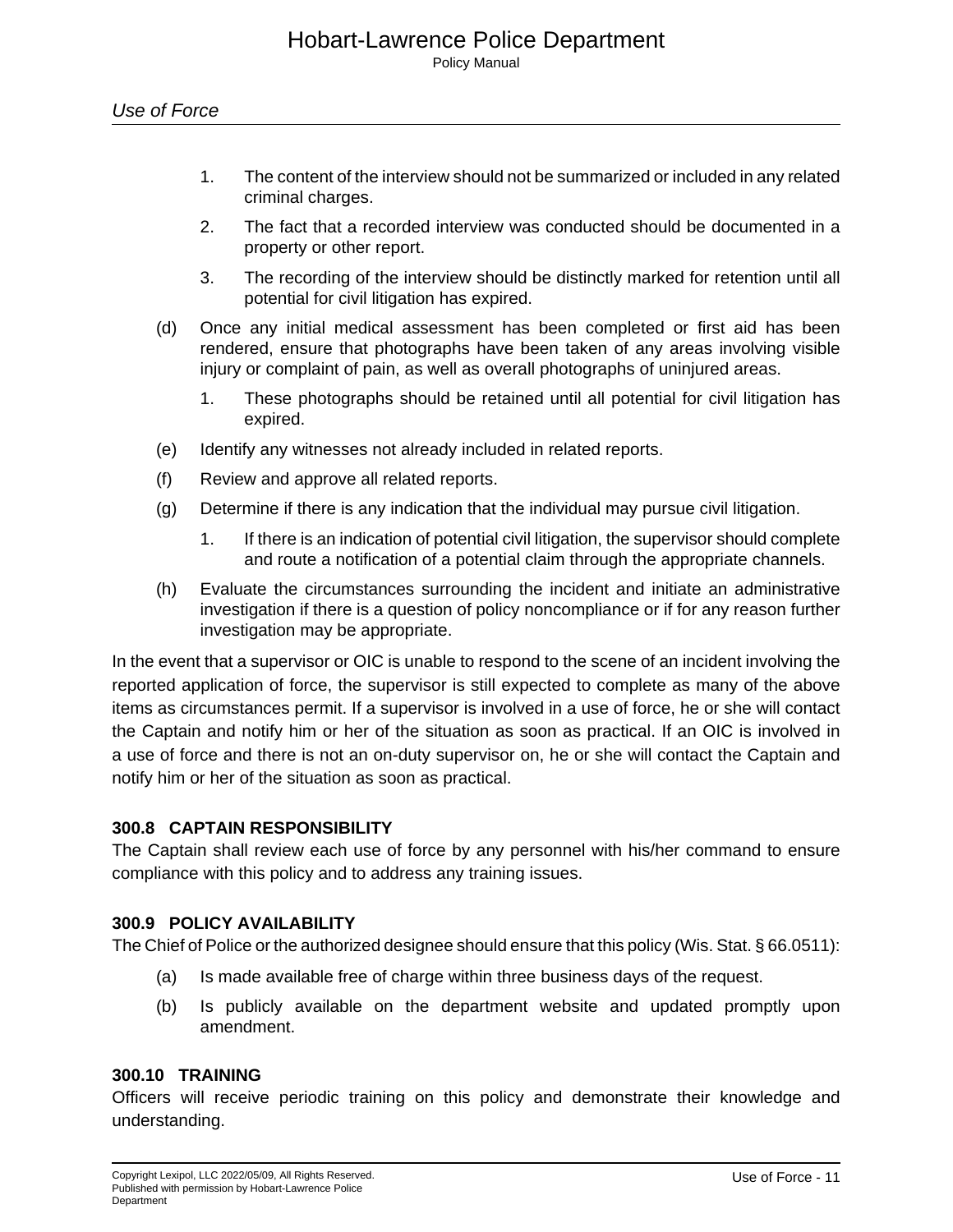Subject to available resources, officers should receive periodic training on:

- (a) Guidelines regarding vulnerable populations, including but not limited to children, elderly, pregnant persons, and individuals with physical, mental, or intellectual disabilities.
- (b) De-escalation tactics, including alternatives to force.

Training of force techniques not covered in the Defensive and Arrest Tactics (DAAT) program established by the Wisconsin Department of Justice - Law Enforcement Standards Board (LESB) are permitted if the following conditions are met:

- The technique is trained by an instructor who has received credible training in the  $\blacksquare$ performance and instruction of the technique and has maintained certifications in the training, where applicable.
- The technique is evaluated for inclusion in the Intervention Options, found in Appendix B of this policy. This evaluation will consider the purpose and goal of the technique and the propensity for injury. When possible, the technique will be compared to LESB approved techniques to guide the decision, ultimately to be made by the Chief of Police or his/her designee and a certified DAAT instructor.
- Training of the techniques shall be performed in accordance with the Training policy.  $\blacksquare$

#### **300.11 USE OF FORCE ANALYSIS**

At least annually, the Captain should prepare an analysis report on use of force incidents. The report should be submitted to the Chief of Police. The report should not contain the names of officers, suspects, or case numbers, and should include:

- (a) The identification of any trends in the use of force by members.
- (b) Training needs recommendations.
- (c) Equipment needs recommendations.
- (d) Policy revision recommendations.

#### **300.12 APPENDIX**

See attachment: Use of Force Appendix A.pdf

See attachment: Use of Force Appendix B.pdf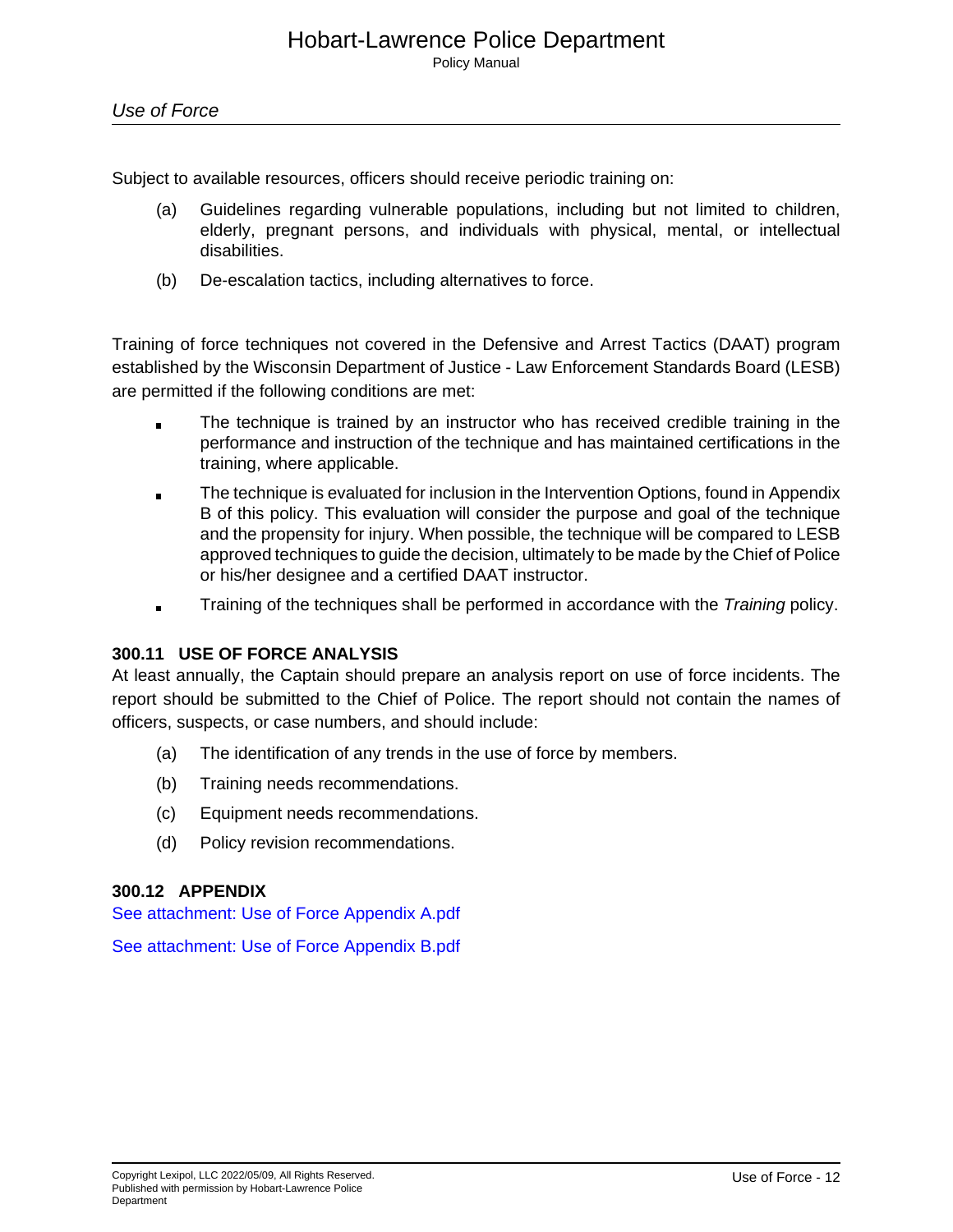Policy Manual

# **Attachments**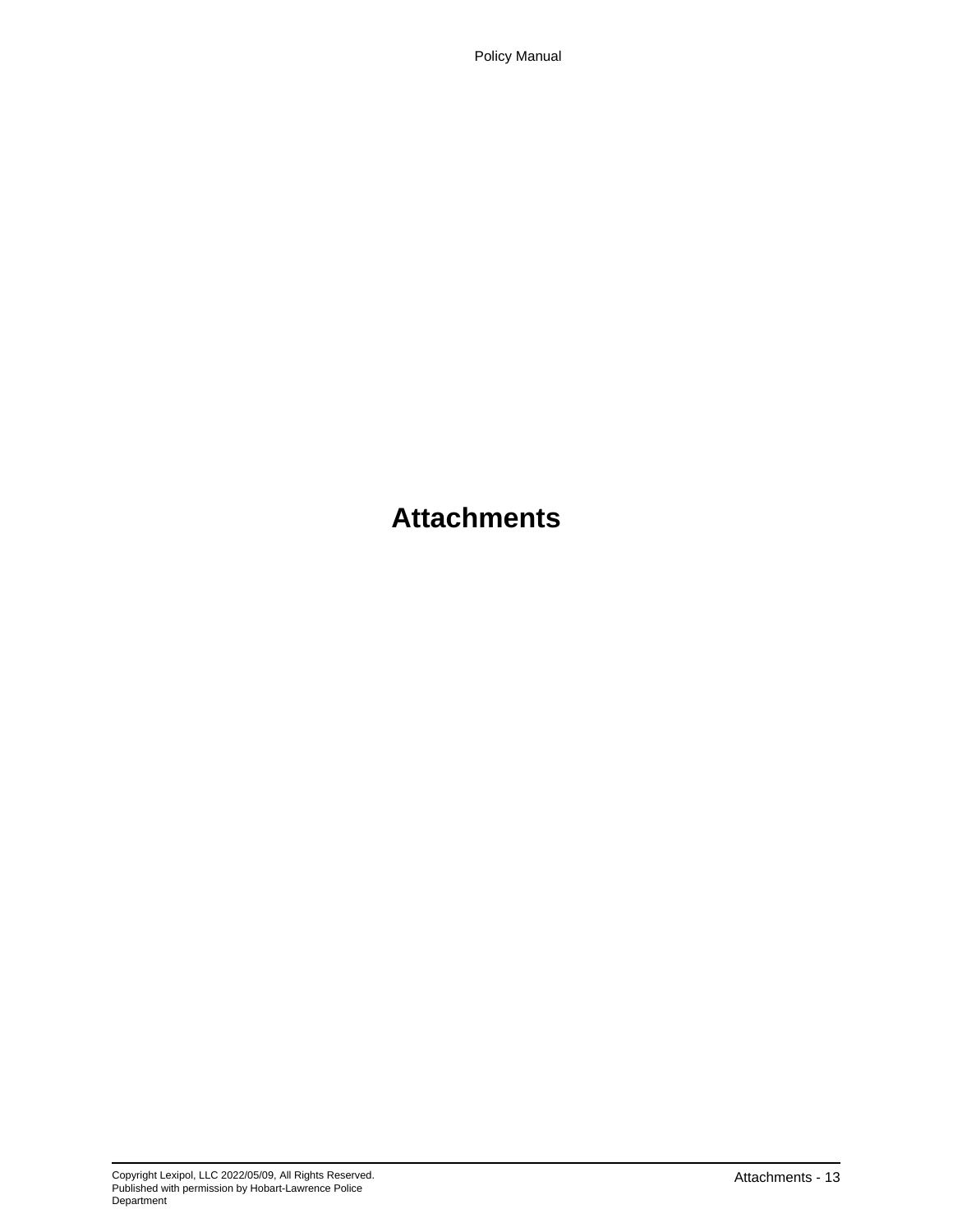# **Use of Force Appendix A.pdf**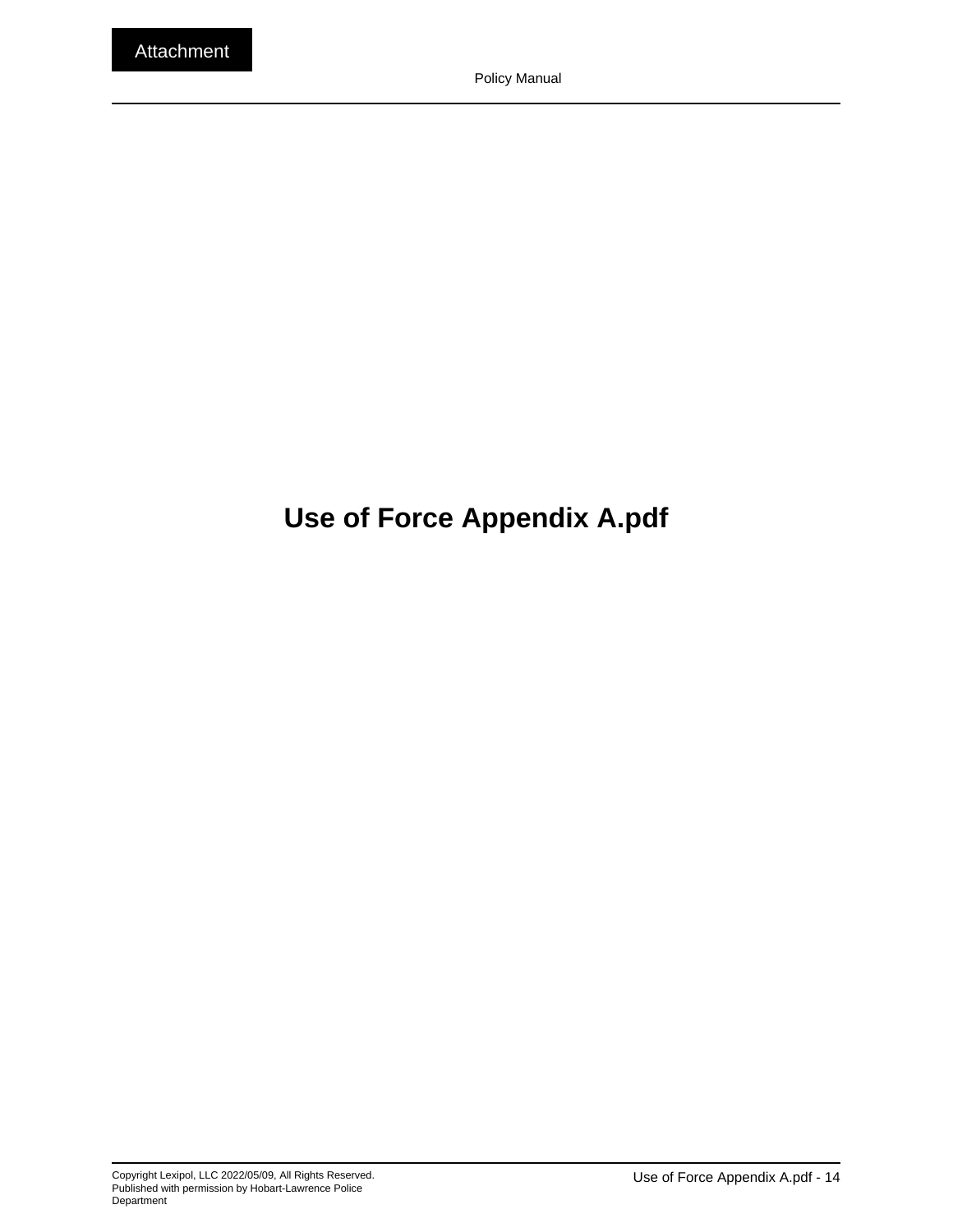# Appendix A

# *DISTURBANCE RESOLUTION*

# (First approved by the Law Enforcement Standards Board on March 2002 and revised March 2007)

# **1) APPROACH CONSIDERATIONS**

| A. | <b>Decision-Making</b>     | <b>Justification</b><br>Desirability                                                                                                     |
|----|----------------------------|------------------------------------------------------------------------------------------------------------------------------------------|
| В. | <b>Tactical Deployment</b> | Control of Distance<br><b>Relative Positioning</b><br><b>Relative Positioning with Multiple Subjects</b><br><b>Team Tactics</b>          |
| C. | <b>Tactical Evaluation</b> | <b>Threat Assessment Opportunities</b><br>Officer/Subject Factors<br><b>Special Circumstances</b><br>Level/Stage/Degree of Stabilization |

# **2) INTERVENTION OPTIONS**

| <b>MODE</b> |                                | <b>PURPOSE</b>                                                             |
|-------------|--------------------------------|----------------------------------------------------------------------------|
| A.          | <b>Presence</b>                | To present a visible display of authority                                  |
| В.          | <b>Dialogue</b>                | To verbally persuade                                                       |
| С.          | <b>Control Alternatives</b>    | To overcome passive resistance, active<br>resistance, or their threats     |
| D.          | <b>Protective Alternatives</b> | To overcome continued resistance,<br>assaultive behavior, or their threats |
| Е.          | <b>Deadly Force</b>            | To stop the threat                                                         |

# **3) FOLLOW-THROUGH CONSIDERATIONS**

| $\mathbf{A}$ . | <b>Stabilize</b>       | Application of restraints, if necessary |
|----------------|------------------------|-----------------------------------------|
| <b>B.</b>      | <b>Monitor/Debrief</b> |                                         |
| $\mathbf{C}$   | <b>Search</b>          | If appropriate                          |
| D.             | <b>Escort</b>          | If necessary                            |
| Е.             | <b>Transport</b>       | If necessary                            |
| F.             | Turn-Over/Release      | Removal of restraints, if necessary     |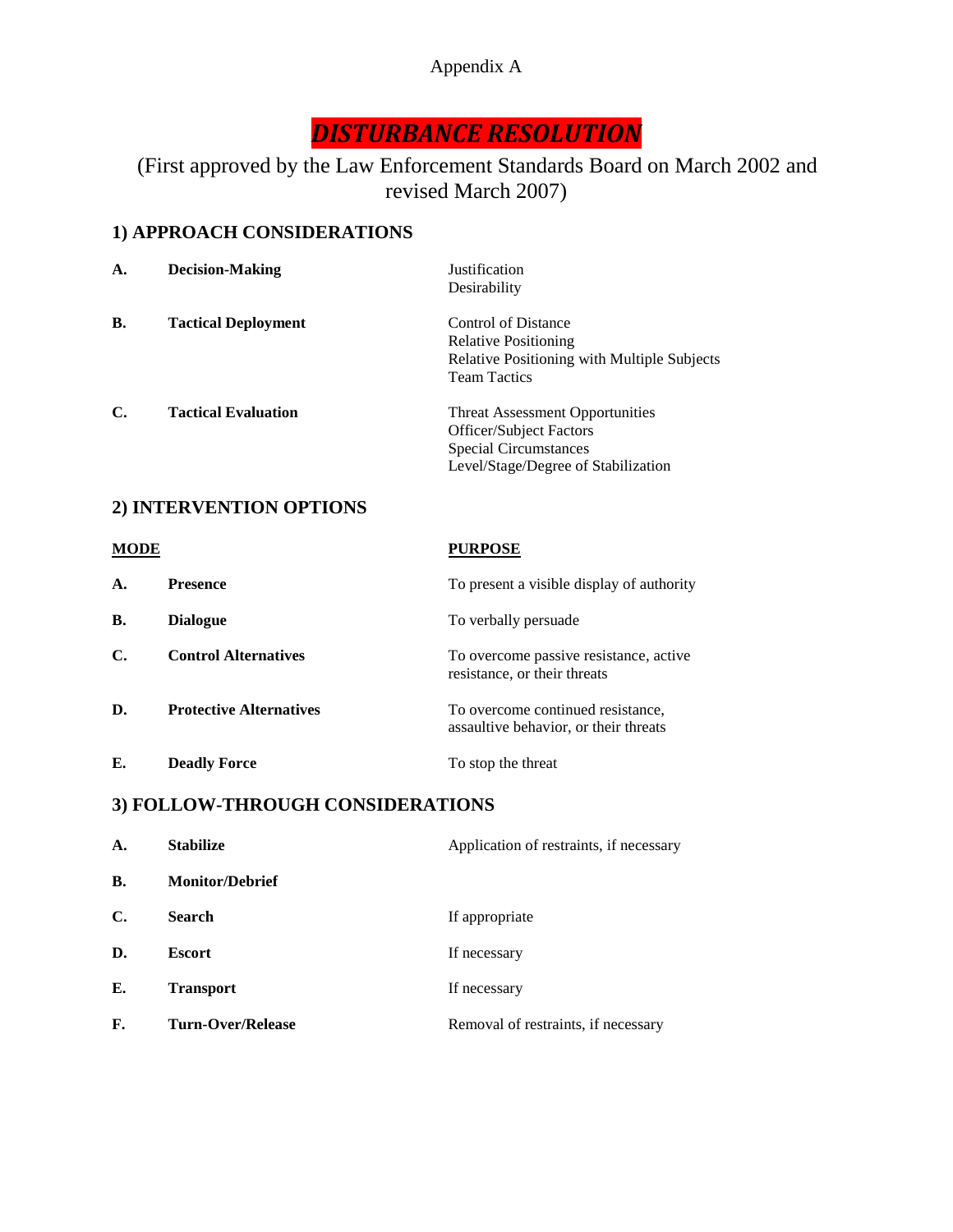# **Use of Force Appendix B.pdf**